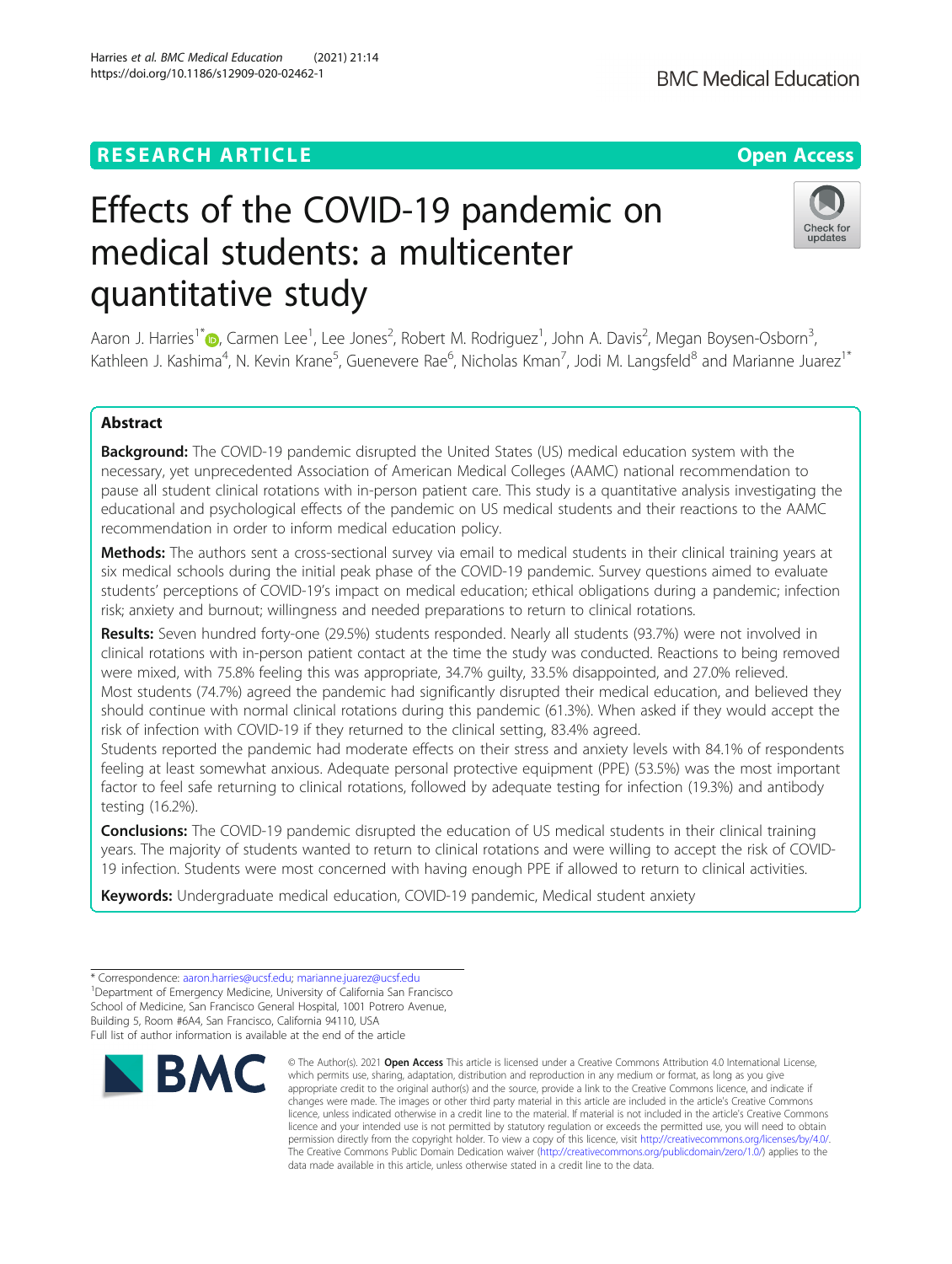# Background

The COVID-19 pandemic has tested the limits of healthcare systems and challenged conventional practices in medical education. The rapid evolution of the pandemic dictated that critical decisions regarding the training of medical students in the United States (US) be made expeditiously, without significant input or guidance from the students themselves. On March 17, 2020, for the first time in modern US history, the Association of American Medical Colleges (AAMC), the largest national governing body of US medical schools, released guidance recommending that medical students immediately pause all clinical rotations to allow time to obtain additional information about the risks of COVID-19 and prepare for safe participation in the future. This decisive action would also conserve scarce resources such as personal protective equipment (PPE) and testing kits; minimize exposure of healthcare workers (HCWs) and the general population; and protect students' education and wellbeing [\[1](#page-7-0)].

A similar precedent was set outside of the US during the SARS-CoV1 epidemic in 2003, where an initial cluster of infection in medical students in Hong Kong resulted in students being removed from hospital systems where SARS surfaced, including Hong Kong, Singapore and Toronto [[2,](#page-7-0) [3](#page-7-0)]. Later, studies demonstrated that the exclusion of Canadian students from those clinical environments resulted in frustration at lost learning opportunities and students' inability to help [\[3](#page-7-0)]. International evidence also suggests that medical students perceive an ethical obligation to participate in pandemic response, and are willing to participate in scenarios similar to the current COVID-19 crisis, even when they believe the risk of infection to themselves to be high [[4](#page-7-0)–[6](#page-7-0)].

The sudden removal of some US medical students from educational settings has occurred previously in the wake of local disasters, with significant academic and personal impacts. In 2005, it was estimated that onethird of medical students experienced some degree of depression or post-traumatic stress disorder (PTSD) after Hurricane Katrina resulted in the closure of Tulane University School of Medicine [[7\]](#page-7-0).

Prior to the current COVID-19 pandemic, we found no studies investigating the effects of pandemics on the US medical education system or its students. The limited pool of evidence on medical student perceptions comes from two earlier global coronavirus surges, SARS and MERS, and studies of student anxiety related to pandemics are also limited to non-US populations [\[3,](#page-7-0) [8,](#page-7-0) [9](#page-7-0)]. Given the unprecedented nature of the current COVID-19 pandemic, there is concern that students may be missing out on meaningful educational experiences and months of clinical training with unknown effects on their current well-being or professional trajectory [[10](#page-7-0)].

Our study, conducted during the initial peak phase of the COVID-19 pandemic, reports students' perceptions of COVID-19's impact on: medical student education; ethical obligations during a pandemic; perceptions of infection risk; anxiety and burnout; willingness to return to clinical rotations; and needed preparations to return safely. This data may help inform policies regarding the roles of medical students in clinical training during the current pandemic and prepare for the possibility of future pandemics.

# Methods

We conducted a cross-sectional survey during the initial peak phase of the COVID-19 pandemic in the United States, from 4/20/20 to 5/25/20, via email sent to all clinically rotating medical students at six US medical schools: University of California San Francisco School of Medicine (San Francisco, CA), University of California Irvine School of Medicine (Irvine, CA), Tulane University School of Medicine (New Orleans, LA), University of Illinois College of Medicine (Chicago, Peoria, Rockford, and Urbana, IL), Ohio State University College of Medicine (Columbus, OH), and Zucker School of Medicine at Hofstra/Northwell (Hempstead, NY). Traditional undergraduate medical education in the US comprises 4 years of medical school with 2 years of primarily pre-clinical classroom learning followed by 2 years of clinical training involving direct patient care. Study participants were defined as medical students involved in their clinical training years at whom the AAMC guidance statement was directed. Depending on the curricular schedule of each medical school, this included intended graduation class years of 2020 (graduating 4th year student), 2021 (rising 4th year student), and 2022 (rising 3rd year student), exclusive of planned time off. Participating schools were specifically chosen to represent a broad spectrum of students from different regions of the country (West, South, Midwest, East) with variable COVID-19 prevalence. We excluded medical students not yet involved in clinical rotations. This study was deemed exempt by the respective Institutional Review Boards.

We developed a survey instrument modeled after a survey used in a previously published peer reviewed study evaluating the effects of the COVID-19 pandemic on Emergency Physicians, which incorporated items from validated stress scales [[11\]](#page-7-0). The survey was modified for use in medical students to assess perceptions of the following domains: perceived impact on medical student education; ethical beliefs surrounding obligations to participate clinically during the pandemic; perceptions of personal infection risk; anxiety and burnout related to the pandemic; willingness to return to clinical rotations; and preparation needed for students to feel safe in the clinical environment. Once created, the survey underwent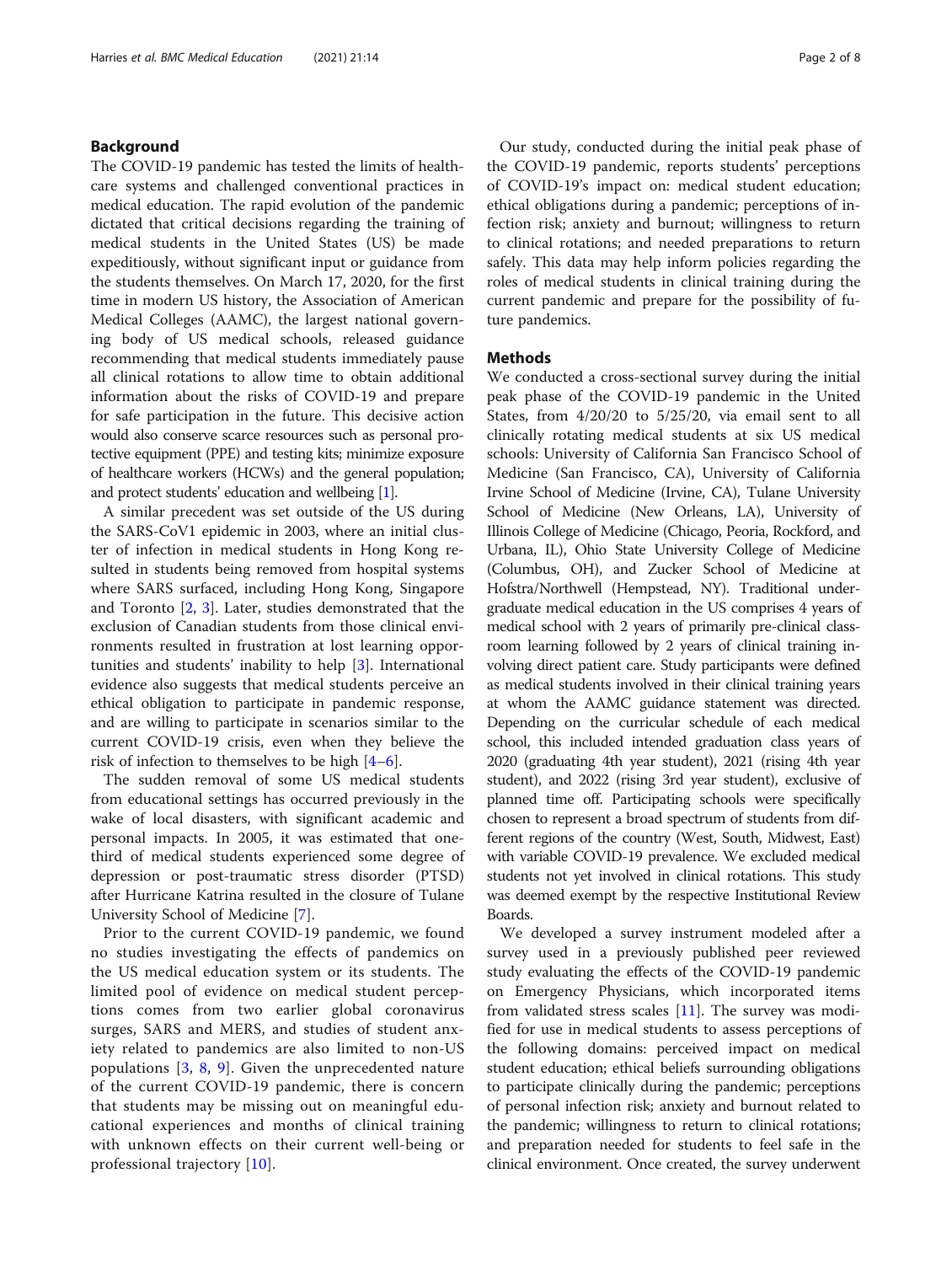an iterative process of input and review from our team of authors with experience in survey methodology and psychometric measures to allow for optimization of content and validity. We tested a pilot of our preliminary instrument on five medical students to ensure question clarity, and confirm completion of the survey in approximately 10 min. The final survey consisted of 29 Likert, yes/no, multiple choice, and free response questions. Both medical school deans and student class representatives distributed the survey via email, with three follow-up emails to increase response rates. Data was collected anonymously.

For example, to assess the impact on students' anxiety, participants were asked, "How much has the COVID-19 pandemic affected your stress or anxiety levels?" using a unipolar 7-point scale  $(1 = not at all, 4 = somewhat, 7 = ex$ tremely). To assess willingness to return to clinical rotations, participants were asked to rate on a bipolar scale  $(1 =$  strongly disagree,  $2 =$  disagree,  $3 =$  somewhat disagree,  $4$  = neither disagree nor agree,  $5$  = somewhat agree,  $6$  = agree, and  $7 =$  strongly agree) their agreement with the statement: "to the extent possible, medical students should continue with normal clinical rotations during this pandemic." (Survey Instrument, Supplemental Table [1\)](#page-6-0).

Survey data was managed using Qualtrics hosted by the University of California, San Francisco. For data analysis we used STATA v15.1 (Stata Corp, College Station, TX). We summarized respondent characteristics and key responses as raw counts, frequency percent, medians and interquartile ranges (IQR). For responses to bipolar questions, we combined positive responses (somewhat agree, agree, or strongly agree) into an agreement percentage. To compare differences in medians we used a signed rank test with  $p$  value  $<0.05$  to show statistical difference. In a secondary analysis we stratified data to compare questions within key domains amongst the following sub-groups: female versus male, graduation year, local community COVID-19 prevalence (high, medium,

# Table 1 Demographics

low), and students on clinical rotations with in-person patient care. This secondary analysis used a chi square test with  $p$  value < 0.05 to show statistical difference between sub-group agreement percentages.

# Results

Of 2511 students contacted, we received 741 responses (29.5% response rate). Of these, 63.9% of respondents were female and 35.1% were male, with 1.0% reporting a different gender identity; 27.7% of responses came from the class of 2020, 53.5% from the class of 2021, and 18.7% from the class of 2022. (Demographics, Table 1).

Most student respondents (74.9%) had a clinical rotation that was cut short or canceled due to COVID-19 and 93.7% reported not being involved in clinical rotations with in-person patient contact at the time of the study. Regarding students' perceptions of cancelled rotations (allowing for multiple reactions), 75.8% felt this was appropriate, 34.7% felt guilty for not being able to help patients and colleagues, 33.5% felt disappointed, and 27.0% felt relieved.

Most students (74.7%) agreed that their medical education had been significantly disrupted by the pandemic. Students also felt they were able to find meaningful learning experiences during the pandemic (72.1%). Free response examples included: taking a novel COVID-19 pandemic elective course, telehealth patient care, clinical rotations transitioned to virtual online courses, research or education electives, clinical and non-clinical COVID-19-related volunteering, and self-guided independent study electives. Students felt their medical schools were doing everything they could to help students adjust (72.7%). Overall, respondents felt the pandemic had interfered with their ability to develop skills needed to prepare for residency (61.4%), though fewer (45.7%) felt it had interfered with their ability to apply to residency. (Educational Impact, Fig. [1\)](#page-3-0).

|                                     | $20 - 24$                  | $25 - 29$      | $30 - 34$         | $35 - 39$                                  | $40 - 44$                            |             | $45+$        |
|-------------------------------------|----------------------------|----------------|-------------------|--------------------------------------------|--------------------------------------|-------------|--------------|
| Age <i>n</i> (%)                    | 87 (12.5%)                 | 493 (70.9%)    | 98 (14.1%)        | 14 (2.0%)                                  | $1(0.1\%)$                           | $2(0.3\%)$  |              |
|                                     | Male                       | Female         | <b>Trans Male</b> | <b>Trans Female</b>                        | Genderqueer/<br>Nonbinary            |             | Other        |
| Gender <sup>a</sup> n (%)           | 242 (35.1%)                | 443 (63.9%)    | $1(0.1\%)$        | $0(0.0\%)$                                 | $8(1.2\%)$                           |             | 2(0.3%)      |
|                                     | African-American           | Asian          | Hispanic/Latinx   | <b>Native American/</b><br>American Indian | Native Hawaiian/<br>Pacific Islander | White       | Other        |
| Race/Ethnicity <sup>a</sup> $n$ (%) | 42<br>$(6.1\%)$            | 199 (29.1%)    | 77<br>$(11.2\%)$  | 5<br>(0.7%                                 | $(0.1\%)$                            | 408 (59.6%) | 36<br>(5.3%) |
|                                     |                            | 2020           |                   | 2021                                       |                                      | 2022        |              |
| Graduation Year <sup>b</sup> n (%)  |                            | 193 (27.8%)    |                   | 372 (53.5%)                                |                                      | 130 (18.7%) |              |
|                                     | West                       | <b>Midwest</b> |                   | South                                      |                                      | East        |              |
| US Region $n$ (%)                   | 114 (16.4%)<br>290 (41.8%) |                | 176 (25.3%)       | 110 (15.9%)                                |                                      |             |              |

<sup>a</sup>allowed students to select more than one response <sup>b</sup>excluding any planned time off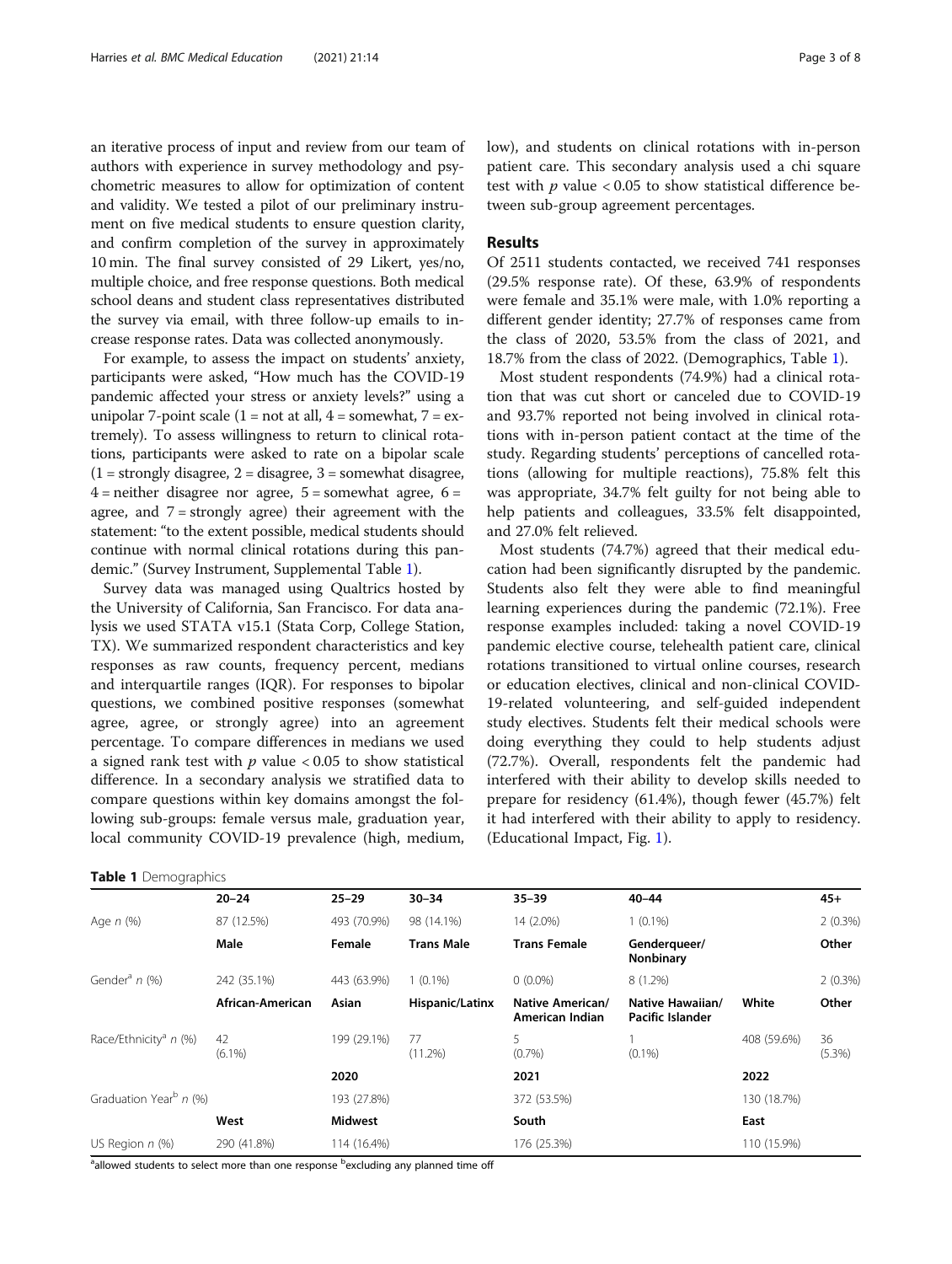<span id="page-3-0"></span>

A majority of medical students agreed they should be allowed to continue with normal clinical rotations during this pandemic (61.3%). Most students agreed (83.4%) that they accepted the risk of being infected with COVID-19, if they returned. When asked if students should be *allowed* to volunteer in clinical settings even if there is not a healthcare worker (HCW) shortage, 63.5% agreed; however, in the case of a HCW shortage only 19.5% believed students should be required to volunteer clinically. (Willingness to Participate Clinically, Fig. [2](#page-4-0)).

When asked if they perceived a moral, ethical, or professional obligation for medical students to help, 37.8% agreed that medical students have such an obligation during the current pandemic. This is in contrast to their perceptions of physicians: 87.1% of students agreed with a physician obligation to help during the COVID-19 pandemic. For both groups, students were asked if this obligation persisted without adequate PPE: only 10.9% of students believed medical students had this obligation, while 34.0% agreed physicians had this obligation. (Ethical Obligation, Fig. [3\)](#page-4-0).

Given the assumption that there will not be a COVID-19 vaccine until 2021, students felt the single most important factor in a safe return to clinical rotations was having access to adequate PPE (53.3%), followed by adequate testing for infection (19.3%) and antibody testing for possible immunity (16.2%). Few students (5%) stated that nothing would make them feel comfortable until a vaccine is available. On a 1–7 scale  $(1 = not at all, 4 = somewhat, 7 = extremely),$ students felt somewhat prepared to use PPE during this pandemic in the clinical setting, median  $= 4$  (IOR 4,6), and somewhat confident identifying symptoms most concerning for COVID-19, median = 4 (IQR 4,5). Students preferred to learn about PPE via video demonstration (76.7%), online modules (47.7%), and in-person or Zoom style conferences (44.7%).

Students believed they were likely to contract COVID-19 in general (75.6%), independent of a return to the clinical environment. Most respondents believed that missing some school or work would be a likely outcome (90.5%), and only a minority of students believed that hospitalization (22.1%) or death (4.3%) was slightly, moderately, or extremely likely.

On a 1–7 scale (1 = not at all, 4 = somewhat, and  $7 =$ extremely), the median (IQR) reported effect of the COVID-19 pandemic on students' stress or anxiety level was 5 (4, 6) with 84.1% of respondents feeling at least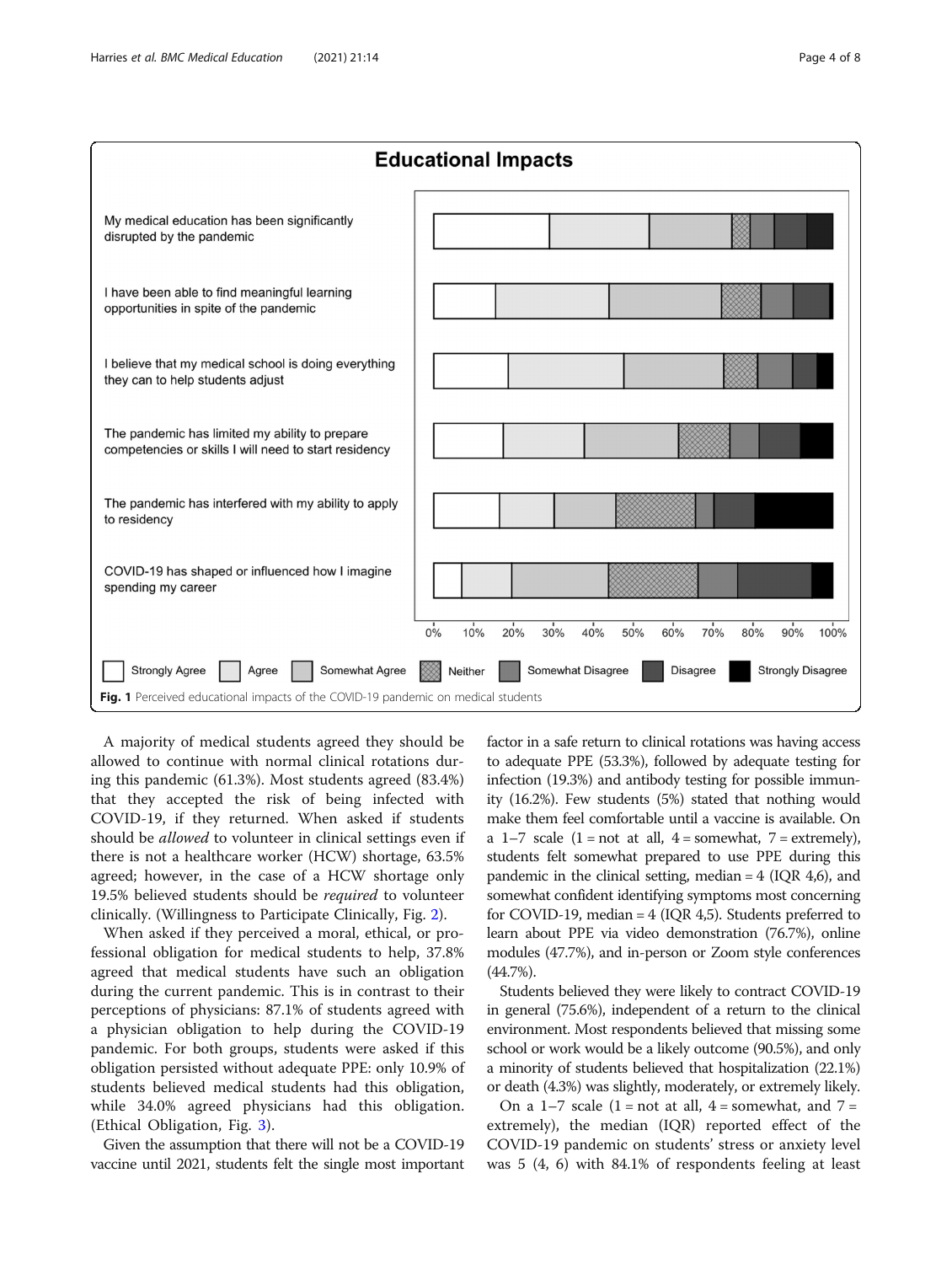<span id="page-4-0"></span>

somewhat anxious due to the pandemic. Students' perceived emotional exhaustion and burnout before the pandemic was a median =  $2$  (IQR 2,4) and since the *pandemic started* a median =  $4$  (IQR 2,5) with a median difference  $\Delta = 2$ , *p* value < 0.001.

Secondary analysis of key questions revealed statistical differences between sub-groups. Women were significantly more likely than men to agree that the pandemic

had affected their anxiety. Several significant differences existed for the class of 2020 when compared to the classes of 2021 and 2022: they were less likely to report disruptions to their education, to prefer to return to rotations, and to report an effect on anxiety. There were no significant differences with students who were still involved with in-person patient care compared with those who were not. In comparing areas with high

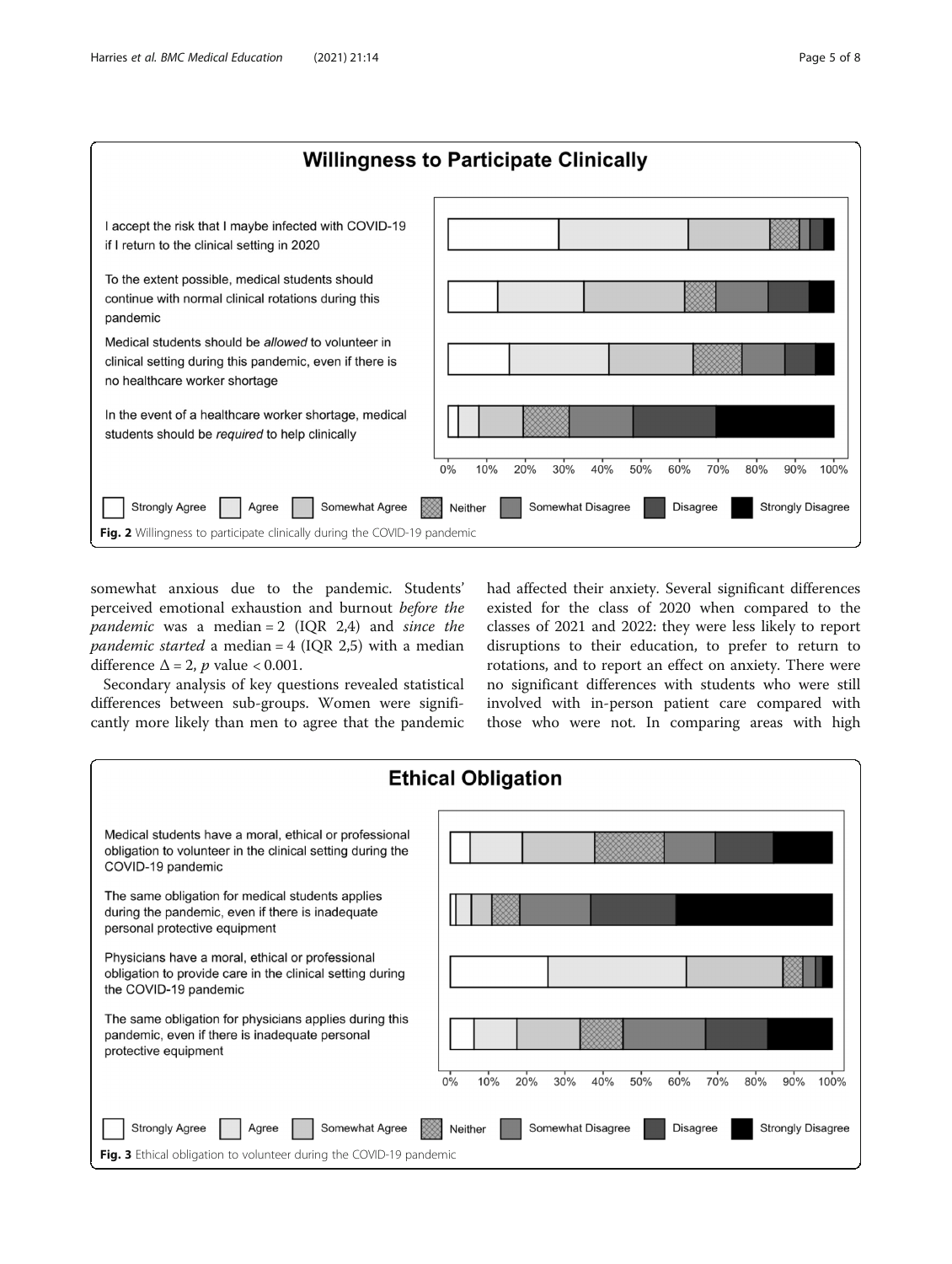COVID-19 prevalence at the time of the survey (New York and Louisiana) with medium (Illinois and Ohio) and low prevalence (California), students were less likely to report that the pandemic had disrupted their education. Students in low prevalence areas were most likely to agree that medical students should return to rotations. There were no differences between prevalence groups in accepting the risk of infection to return, or subjective anxiety effects. (Stratification, Table 2).

# **Discussion**

The COVID-19 pandemic has fundamentally transformed education at all levels - from preschool to postgraduate. Although changes to K-12 and college education have been well documented [\[12,](#page-7-0) [13\]](#page-7-0), there have been very few studies to date investigating the effects of COVID-19 on undergraduate medical education  $[14]$ . To maintain the delicate balance between student safety and wellbeing, and the time-sensitive need to train future physicians, student input must guide decisions regarding their roles in the clinical arena. Student concerns related to the pandemic, paired with their desire to return to rotations despite the risks, suggest that medical students may take on emotional burdens as members of the patient care team even when not present in the clinical environment. This study offers insight into how best to support medical students as they return to clinical rotations, how to prepare them for

|  |  | <b>Table 2</b> Stratification |
|--|--|-------------------------------|
|--|--|-------------------------------|

successful careers ahead, and how to plan for their potential roles in future pandemics.

Previous international studies of medical student attitudes towards hypothetical influenza-like pandemics demonstrated a willingness (80%) [[4\]](#page-7-0) and a perceived ethical obligation to volunteer (77 and 70%), despite 40% of Canadian students in one study perceiving a high likelihood of becoming infected [\[5](#page-7-0), [6\]](#page-7-0). Amidst the current COVID-19 pandemic, our participants reported less agreement with a medical student ethical obligation to volunteer in the clinical setting at 37.8%, but believed in a higher likelihood of becoming infected at 75.6%. Their willingness to be *allowed* to volunteer freely (63.5%) may suggest that the stresses of an ongoing pandemic alter students' perceptions of the ethical requirement more than their willingness to help. Students overwhelmingly agreed that physicians had an ethical obligation to provide care during the COVID-19 pandemic (87.1%), possibly reflecting how they view the ethical transition from student to physician, or differences between paid professionals and paying for an education.

At the time our study was conducted, there were widespread concerns for possible HCW shortages. It was unclear whether medical students would be called to volunteer when residents became ill, or even graduate early to start residency training immediately (as occurred at half of schools surveyed). This timing allowed us to

| Agreement with the<br>following statements     | Total n | My medical education<br>has been significantly<br>disrupted by the<br>pandemic |         | To the extent possible,<br>medical students should<br>continue with normal<br>clinical rotations during<br>this pandemic |         | I accept the risk that I<br>may be infected with<br>COVID-19 if I return to<br>the clinical setting in<br>2020 |       | How much has the<br>COVID-19 pandemic<br>affected your stress<br>or anxiety levels? |         |
|------------------------------------------------|---------|--------------------------------------------------------------------------------|---------|--------------------------------------------------------------------------------------------------------------------------|---------|----------------------------------------------------------------------------------------------------------------|-------|-------------------------------------------------------------------------------------|---------|
|                                                |         | # agreeing/# of<br>Respondents (%)                                             | D       | # agreeing/# of<br>Respondents (%)                                                                                       | D       | # agreeing/# of<br>Respondents (%)                                                                             | D     | # agreeing/# of<br>Respondents (%)                                                  | p       |
| All respondents                                | 741     | 520/696 (74.7)                                                                 |         | 425/693 (61.3)                                                                                                           |         | 579/694 (83.4)                                                                                                 |       | 619/736 (84.1)                                                                      |         |
| Gender                                         |         |                                                                                |         |                                                                                                                          |         |                                                                                                                |       |                                                                                     |         |
| Female                                         | 443     | 332/442 (75.1)                                                                 | 0.78    | 273/440 (62.1)                                                                                                           | 0.87    | 375/440 (85.2)                                                                                                 | 0.25  | 394/439 (89.8)                                                                      | < 0.001 |
| Male                                           | 243     | 184/242 (76.0)                                                                 |         | 148/241 (61.4)                                                                                                           |         | 198/242 (81.8)                                                                                                 |       | 177/242 (73.1)                                                                      |         |
| <b>Graduation Class</b>                        |         |                                                                                |         |                                                                                                                          |         |                                                                                                                |       |                                                                                     |         |
| 2020                                           | 193     | 74/191 (38.7)                                                                  | < 0.001 | 92/190 (48.4)                                                                                                            | < 0.001 | 167/190 (87.9)                                                                                                 | 0.049 | 146/191 (76.4)                                                                      | 0.003   |
| 2021                                           | 372     | 332/371 (89.5)                                                                 |         | 240/371 (64.7)                                                                                                           |         | 299/371 (80.6)                                                                                                 |       | 320/369 (86.7)                                                                      |         |
| 2022                                           | 130     | 111/130 (85.4)                                                                 |         | 92/128 (71.9)                                                                                                            |         | 112/129 (86.8)                                                                                                 |       | 114/130 (87.7)                                                                      |         |
| COVID-19 prevalence                            |         |                                                                                |         |                                                                                                                          |         |                                                                                                                |       |                                                                                     |         |
| High (NY,LA)                                   | 288     | 196/286 (68.5)                                                                 | < 0.001 | 169/285 (59.3)                                                                                                           | 0.019   | 238/285 (83.5)                                                                                                 | 0.82  | 239/288 (83.0)                                                                      | 0.58    |
| Medium (OH,IL)                                 | 111     | 98/111 (88.3)                                                                  |         | 58/110 (52.7)                                                                                                            |         | 91/111 (82.0)                                                                                                  |       | 96/110 (87.3)                                                                       |         |
| Low (CA)                                       | 292     | 220/292 (75.3)                                                                 |         | 195/291 (67.0)                                                                                                           |         | 246/291 (84.5)                                                                                                 |       | 242 / 288 (84.0)                                                                    |         |
| Were on clinical rotations<br>at time of study |         |                                                                                |         |                                                                                                                          |         |                                                                                                                |       |                                                                                     |         |
| Yes                                            | 47      | 34/41 (82.9)                                                                   | 0.21    | 31/41 (75.6)                                                                                                             | 0.053   | 35/41 (85.4)                                                                                                   | 0.73  | 39/47 (83.0)                                                                        | 0.83    |
| No                                             | 694     | 486/655 (74.2)                                                                 |         | 394/652 (60.4)                                                                                                           |         | 544/653 (83.3)                                                                                                 |       | 580/689 (84.2)                                                                      |         |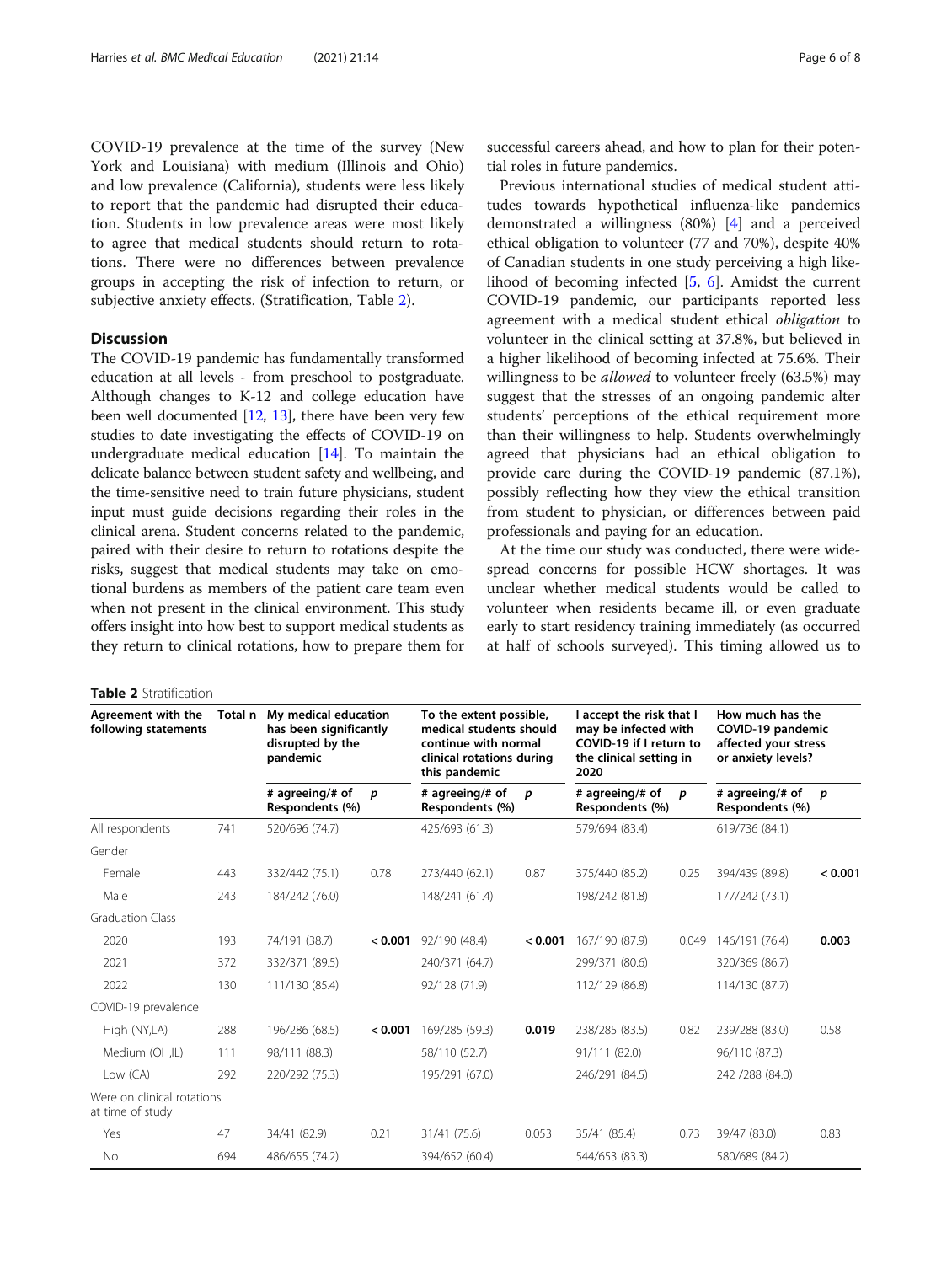<span id="page-6-0"></span>capture a truly unique perspective amongst medical students, a majority of whom reported increased anxiety and burnout due to the pandemic. At the same time, students felt that their medical schools were doing everything possible to support them, perhaps driven by virtual town halls and daily communication updates.

Trends in secondary analysis show important differences in the impacts of the pandemic. Women were more likely to report increased anxiety as compared to men, which may reflect broader gender differences in medical student anxiety [[15\]](#page-7-0) but requires more study to rule out different pandemic stresses by gender. Graduating medical students (class of 2020) overall described less impact on medical education and anxiety, a decreased desire to return to rotations, but equal acceptance of the risk of infection in clinical settings, possibly reflecting a focus on their upcoming intern year rather than the remaining months of undergraduate medical education. Since this class's responses decreased overall agreement on these questions, educational impacts and anxiety effects may have been even greater had they been assessed further from graduation. Interestingly, students from areas with high local COVID-19 prevalence (New York and Louisiana) reported a less significant effect of the pandemic on their education, a paradoxical result that may indicate that medical student tolerance for the disruptions was greater in high-prevalence areas, as these students were removed at the same, if not higher, rates as their peers. Our results suggest that in future waves of the current pandemic or other disasters, students may be more patient with educational impacts when they have more immediate awareness of strains on the healthcare system.

A limitation of our study was the survey response rate, which was anticipated given the challenges students were facing. Some may not have been living near campus; others may have stopped reading emails due to early graduation or limited access to email; and some would likely be dealing with additional personal challenges related to the pandemic. We attempted to increase response rates by having the study sent directly from medical school deans and leadership, as well as respective class representatives, and by sending reminders for completion. The survey was not incentivized, and a higher response rate in the class of 2021 across all schools may indicate that students who felt their education was most affected were most likely to respond. We addressed this potential source of bias in the secondary analysis, which showed no differences between 2021 and 2022 respondents. Another limitation was the inherent issue with survey data collection of missing responses for some questions that occurred in a small number of surveys. This resulted in slight variability in the total responses received for certain questions, which were not

statistically significant. To be transparent about this limitation, we presented our data by stating each total response and denominator in the Tables.

This initial study lays the groundwork for future investigations and next steps. With 72.1% of students agreeing that they were able to find meaningful learning in spite of the pandemic, future research should investigate novel learning modalities that were successful during this time. Educators should consider additional training on PPE use, given only moderate levels of student comfort in this area, which may be best received via video. It is also important to study the long-term effects of missing several months of essential clinical training and identifying competencies that may not have been achieved, since students perceived a significant disruption to their ability to prepare skills for residency. Next steps could be to study curriculum interventions, such as capstone boot camps and targeted didactic skills training, to help students feel more comfortable as they transition into residency. Educators must also acknowledge that some students may not feel comfortable returning to the clinical environment until a vaccine becomes available (5%) and ensure they are equally supported. Lastly, it is vital to further investigate the mental health effects of the pandemic on medical students, identifying subgroups with additional stressors, needs related to anxiety or possible PTSD, and ways to minimize these negative effects.

## Conclusions

In this cross-sectional survey, conducted during the initial peak phase of the COVID-19 pandemic, we capture a snapshot of the effects of the pandemic on US medical students and gain insight into their reactions to the unprecedented AAMC national recommendation for removal from clinical rotations. Student respondents from across the US similarly recognized a significant disruption to their medical education, shared a desire to continue with in-person rotations, and were willing to accept the risk of infection with COVID-19. Our novel results provide a solid foundation to help shape medical student roles in the clinical environment during this pandemic and future outbreaks.

# Supplementary Information

The online version contains supplementary material available at [https://doi.](https://doi.org/10.1186/s12909-020-02462-1) [org/10.1186/s12909-020-02462-1.](https://doi.org/10.1186/s12909-020-02462-1)

Additional file 1: Table S1. Survey Instrument

#### Acknowledgments

The authors wish to thank Newton Addo, UCSF Statistician.

#### Authors' contributions

All authors made substantial contributions to the study and met the specific conditions listed in the BMC Medical Education editorial policy for authorship. All authors have read and approved the manuscript. AH as principal